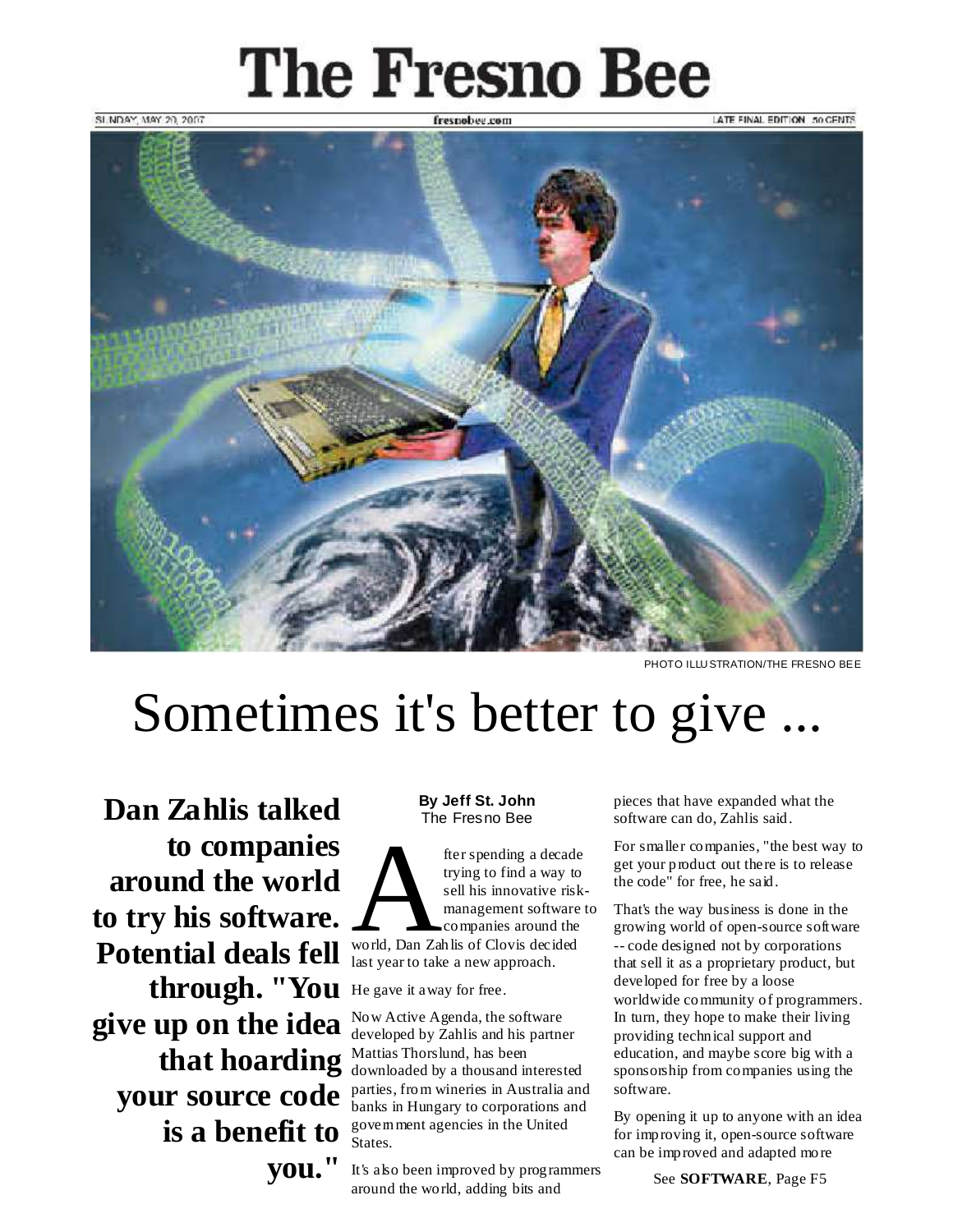## **Software:** Usual business model flips

quickly than software from giants like Microsoft, open-source advocates say.

From the wildly successful Linux operating system and Mozilla Web browser to startups like Active Agenda, open-source products have been gaining market share against proprietary competitors during the past decade, according to technology research firm Forrester Research.

And the central San Joaquin Valley is no exception, with developers working on open-source software and companies incorporating it into their business operations.

"I personally believe that open source is greatly gaining steam and taking over more and more niches in the home and business environments," said Andrew Baker, lead support technician for Fresno-based Eagle Networks Inc.

Baker is also secretary of the Fresno Open Source User Group, about 50 Valley open-source fans, from homecomputing hobbyists to information technology professionals, who meet to discuss open-source issues and news.

The vast majority of servers that make up the backbone of the Internet run on open-source software, he pointed out. Popular programs such as Open Office, an open-source word processor, and The Gimp, an open-source photo editing package, "have been growing in leaps and bounds due to the huge backing and support from the community."

About half of Eagle Networks' clients now use open-source solutions to manage e-mail spam and for virus protection, he said. Others are adopting even more open-source systems, he said.

One Fresno company that's been moving to an entirely open-source model is Balloon Wholesalers International, with 40 employees and about 6,000 customers across the United States.

Vice President Terri Adishian said the company has turned to a Linux-based, open-source platform to update its 20 year-old, DOS-based computer system. "I really didn't know what to expect when we got into it," Adishian said. "But it's been very stable, which is an important feature for us -- we just can't afford for our computers to be down."

FresnoFamous.com, a community Web site and event guide founded by Jarah Euston and sold to The Bee last year, is also based on open-source software - in this case, Web development tool Drupal.

"Open source is a philosophical choice," Suzi Arnold, who developed the Web site, said of the belief among open-source advocates that the model allows more people to share in the bounty that a successful piece of software can bring than the traditional proprietary model. "But it also leads to a better product."

But there remain important concerns among businesses about adopting opensource software, particularly for "mission-critical" applications, said Ian Duffield, chief operating officer of Fresno-based software company Decipher Inc. and chairman of the Regional Jobs Initiative's software cluster.

"If you're a commercial business, there's still a high degree of skepticism about the open-source model," he said.

Of course, once a piece of open-source software gains widespread adoption, that can change, he said, offering the example of Joomla, an open-source content management system recently approved by the U.S. Army for use on its public Web sites in Europe.

On the other hand, "Microsoft might be the evil software company, but they've got tens of thousands of developers working hard to deliver very good product -- and that comes in some sense with a guarantee," he said.

And then there's the perennial question with open-source software, he said -- "The problem with free is, how do you make any money?"

That's a question that open-source developers have a quick answer for. Instead of selling the software up front and then supporting it for free, the common method for proprietary

software, open source flips the equation on its head -- give the software away for free and then charge for maintaining and supporting it.

"There is a valuable service that can be sold -- your knowledge of the product," said Richard Moore, a Fresno-based software developer who's working on two open-source projects for city and highway traffic-control systems, OpenTraffic and OpenNTCIP.

Moore hopes that his open-source version of the code that now runs many traffic light and highway sign systems throughout California will be popular when it's made available later this year, allowing him to charge the agencies that use it for support and technical services.

"To make money in the meantime, I sell my services as a consultant on an hourly basis for people who need traffic-control programs written," he explained.

"I'm not much of a businessman -- I wouldn't become a Bill Gates with this model," Moore said. "The real money is in selling products. But I like developing software and doing the engineering. As long as I can make a living doing that, I'm perfectly happy."

Zahlis agreed that Active Agenda wasn't likely to make him a billionaire any time soon. Still, he believes that, through sponsorships and commercial licenses that let users keep the changes they've made, as well as charging for technical support services, the business can succeed.

"I never intended to be an entrepreneur," Zahlis said. "My goal was to solve a problem I experienced in industry."

Zahlis first came up with the idea for Active Agenda while working as a risk manager for the Haagen-Dazs Co., and expanded it while running an independent risk managementconsulting firm working for companies including Pirelli Tire, Ruiz Food Products and Dreyer's Grand Ice Cream.

See **SOFTWARE**, Page F6